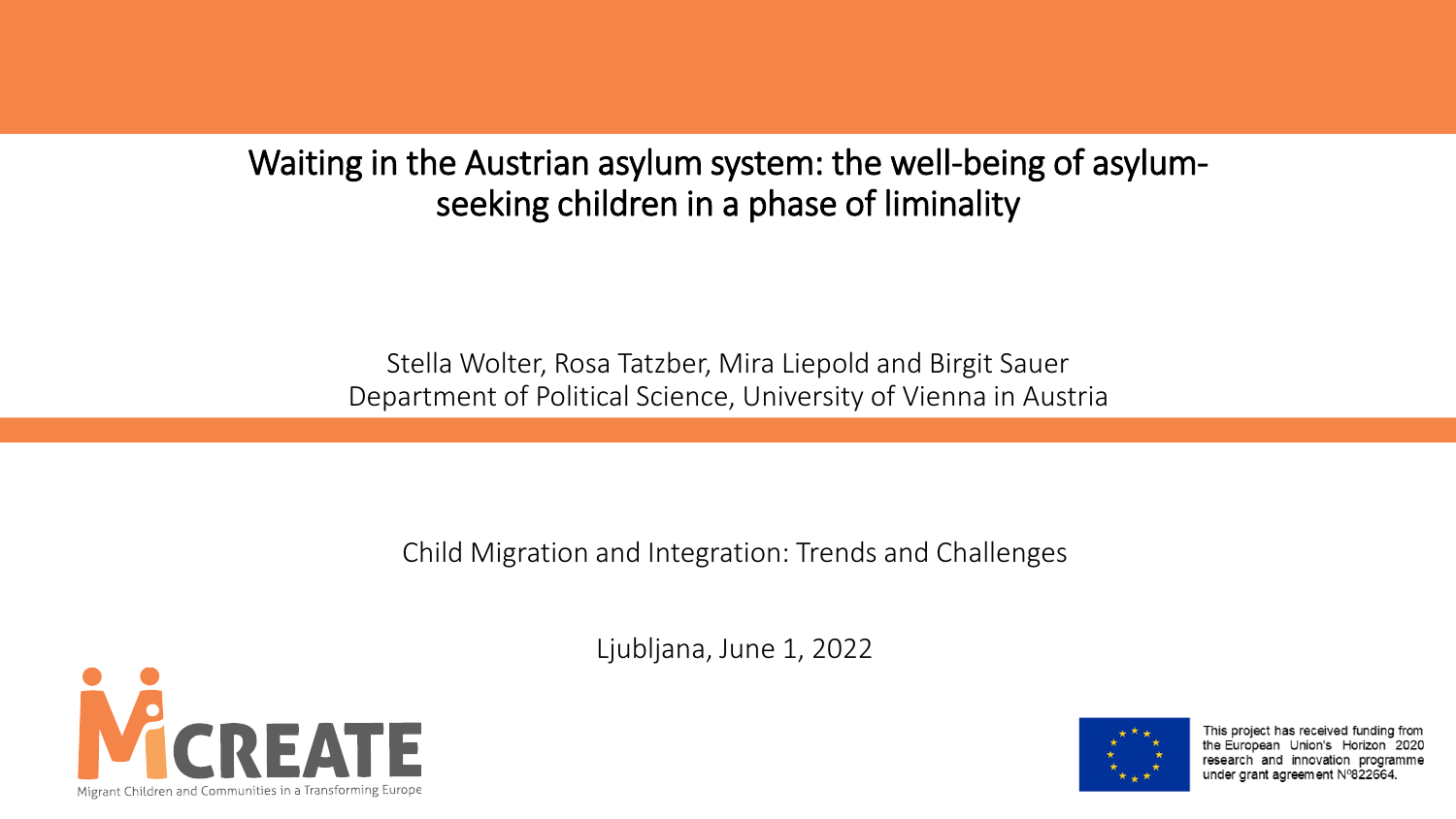#### 1. Aim & Research Question

- Research interest: Exploring the waiting conditions and experiences of asylum-seeking children in Austria and make evidence based suggestions for child-centered methods and policies
- Research questions:

How are waiting conditions and experiences shaped by various factors such as the length of the asylum process, family (non-/relations), housing conditions, school? How does the waiting time affect the well-being of the children?

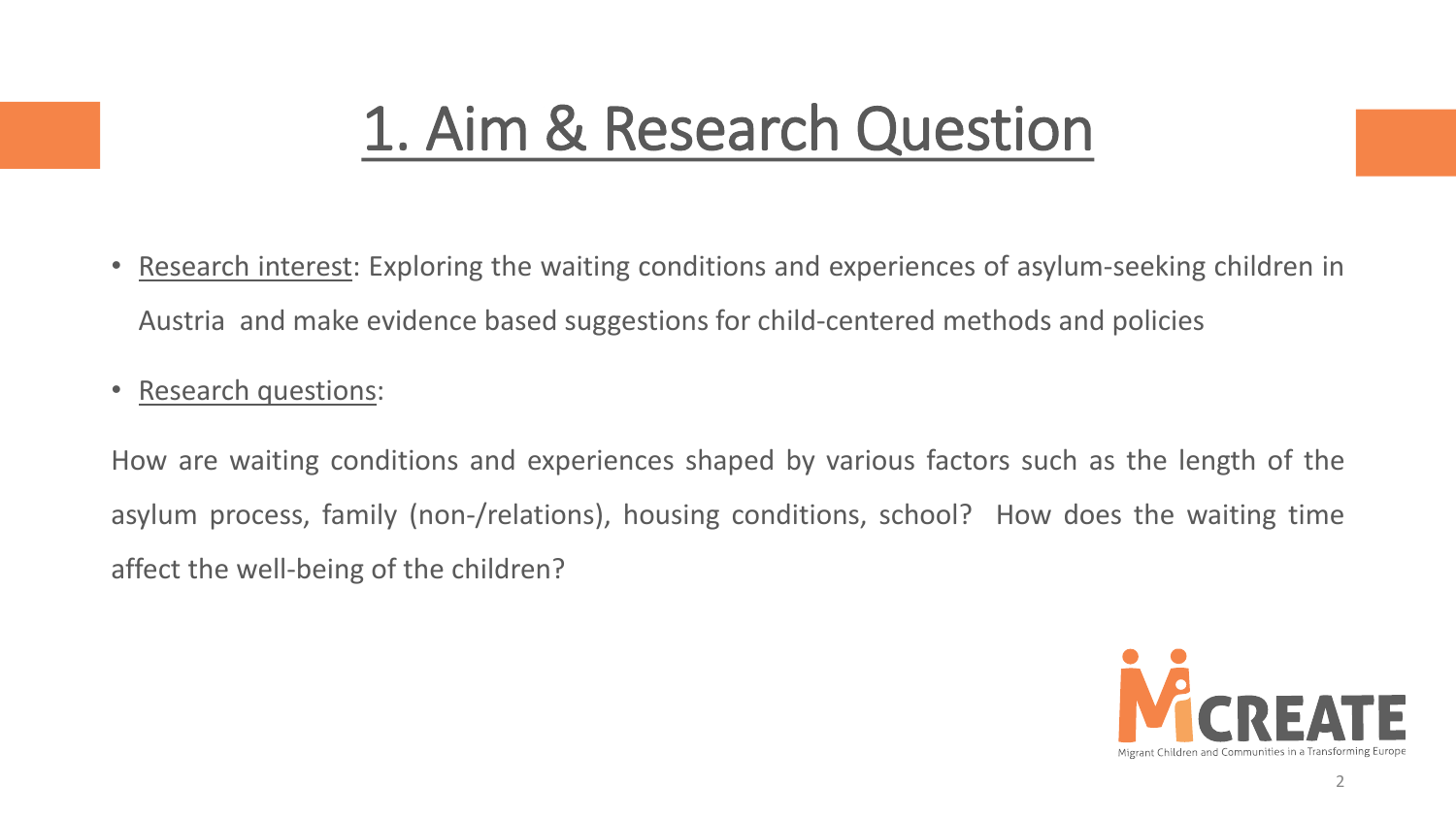#### 2. Asylum System in Austria

 $\rightarrow$  Six to fifteen months waiting period for asylum decision (Netzwerk für Kinderrechte 2019)

Austria's multi-level restrictive asylum system (supranational, federal, provinces):

- "Basic supply law" (federal level), "Basic Services Agreement" and "Vienna basic service act" (province level)
- Asylum seekers receive health insurance, counseling and transport costs to authorities (plus 21 Euros per day + 40 Euro pocket money per month
- Only restricted access to the labor market (after 3 month waiting; Austrians are preferred)
- Children and adolescents have to attend regular schools until the age of 15
- Travel costs to school are paid and school materials are provided (Grundversorgungsinfo Wien 2020)
- *=> Children are in a paradoxical situation: being asylum seekrs and children*

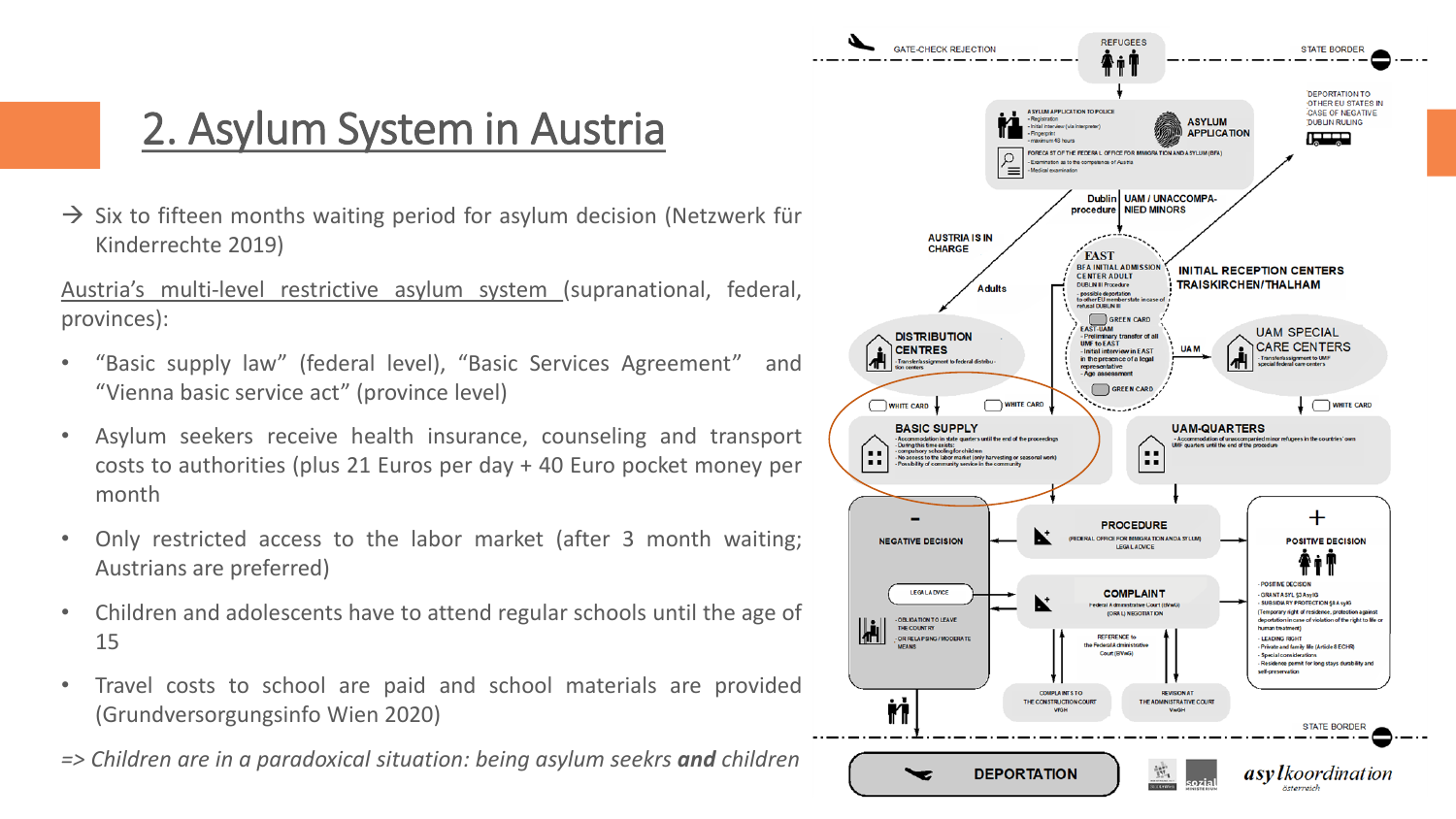## 3. Theoretical background/concepts

- waiting time = "**phase of liminality**," i.e., an uncertain threshold period (Victor Turner)
- waiting time produces "**precarity**" (Judith Butler)
- **Well-being**: feeling happy, safe, and accepted, to feeling cared for and protected, to having own spaces and access to education, and being able to participate in decisions
- **Child-centered approach** (Gornik 2020):
- a. Children as right holders
- b. Recognize children's knowledge
- c. Participating and involvement of children in policy development and implementation
- d. Participation of children in wider social contexts
- e. Child-centered education: recognize children's needs

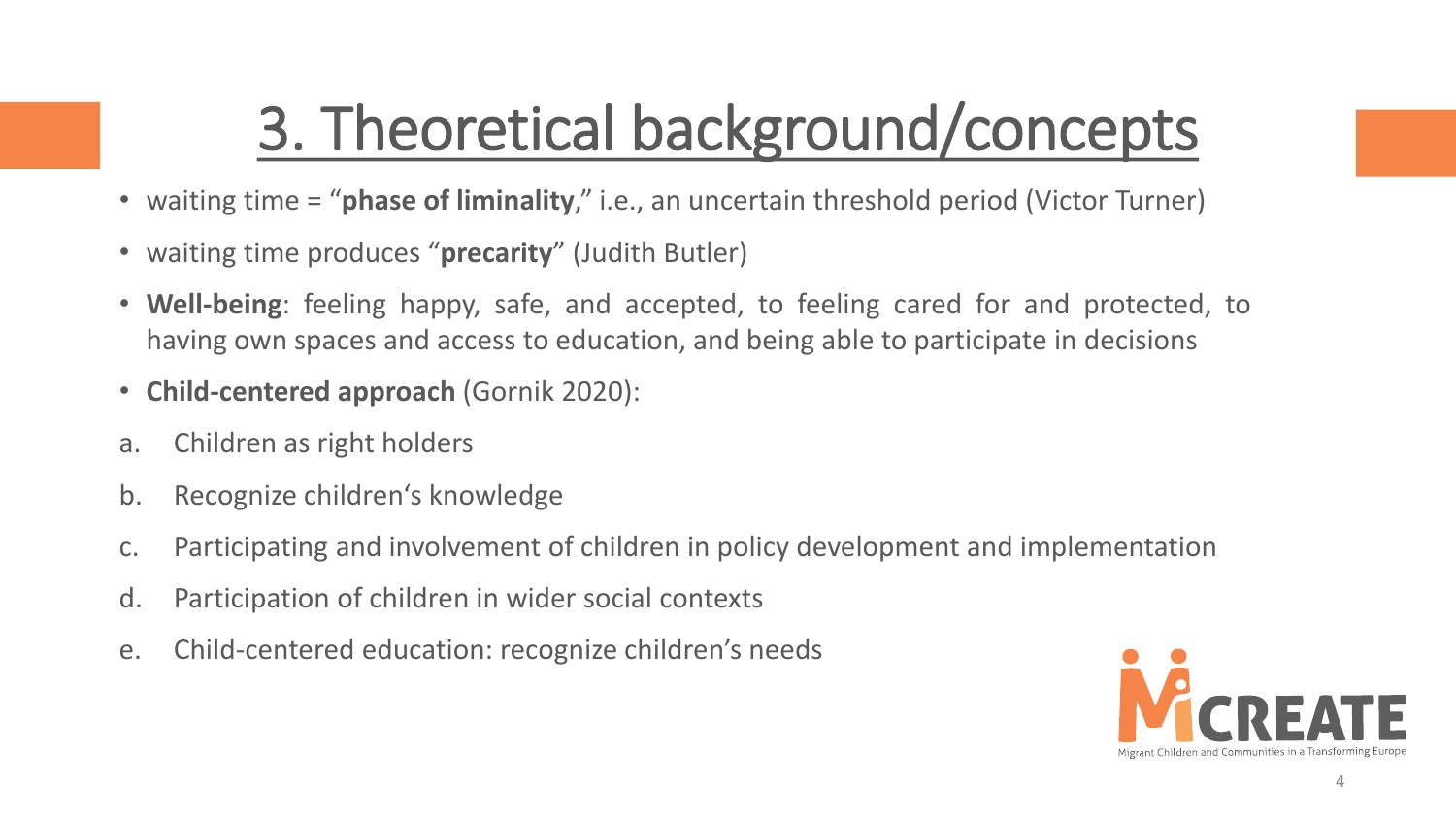#### 4. Methods

**Fieldwork with asylum-seeking children (age 7 to 18)**

- who live together with their families
- in two different basic services accomondations in Vienna (Austria)
- $\rightarrow$  Participant observation, interviews, informal conversations, visual displays analysis
- $\rightarrow$  Inclusion of children in feed-back loops of interview guidelines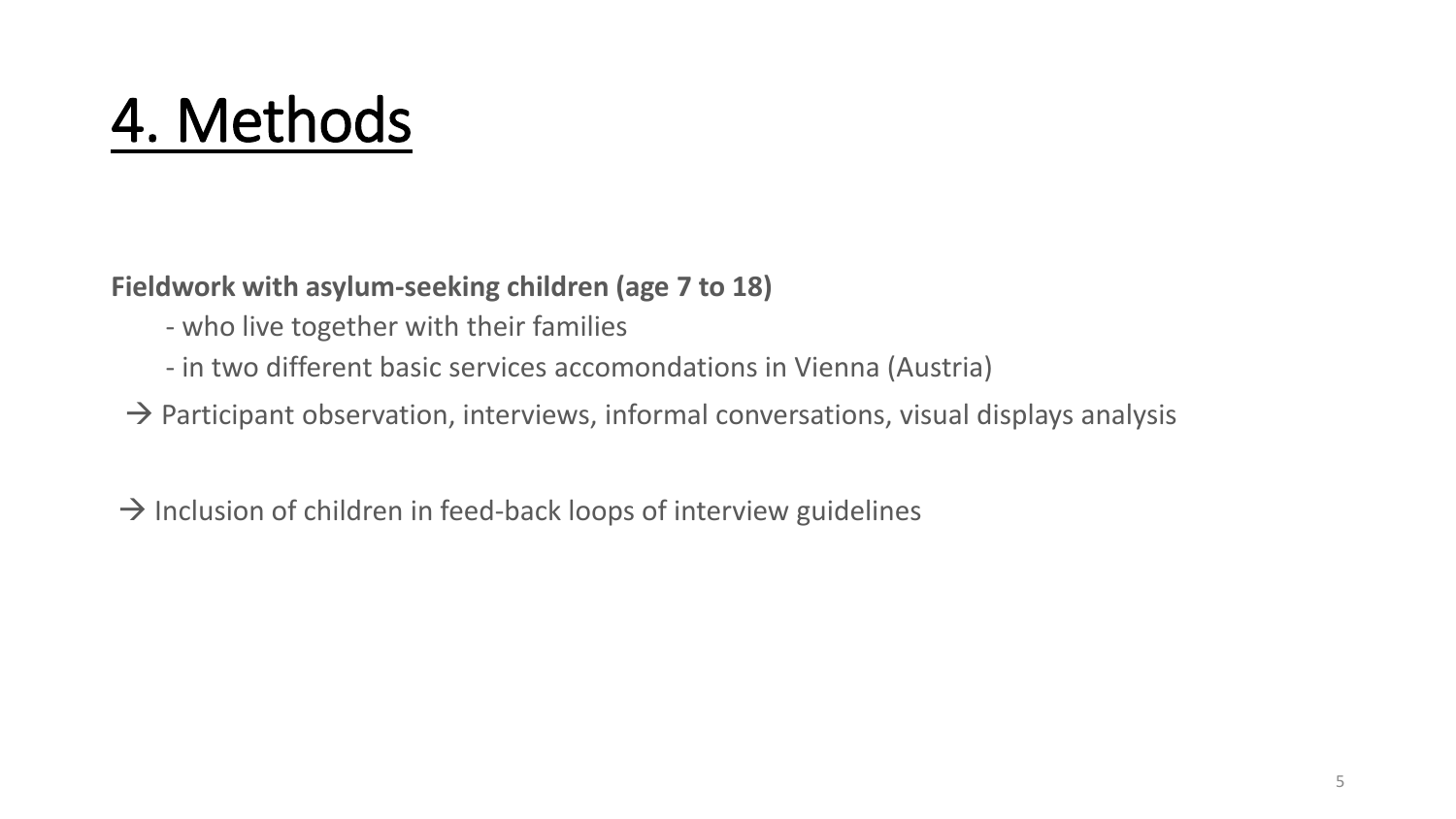## 5. Experiences of asylum-seeking children while waiting for asylum in Austria

Three "waiting zones" of liminality which produce precarity:

- Family (e.g. siblings, father, mother, relatives)
- Basic services accomondation (e.g. apartment, friends in the basic services accommodation, neighbors)
- School (teacher, school friends, summer school, learning German)

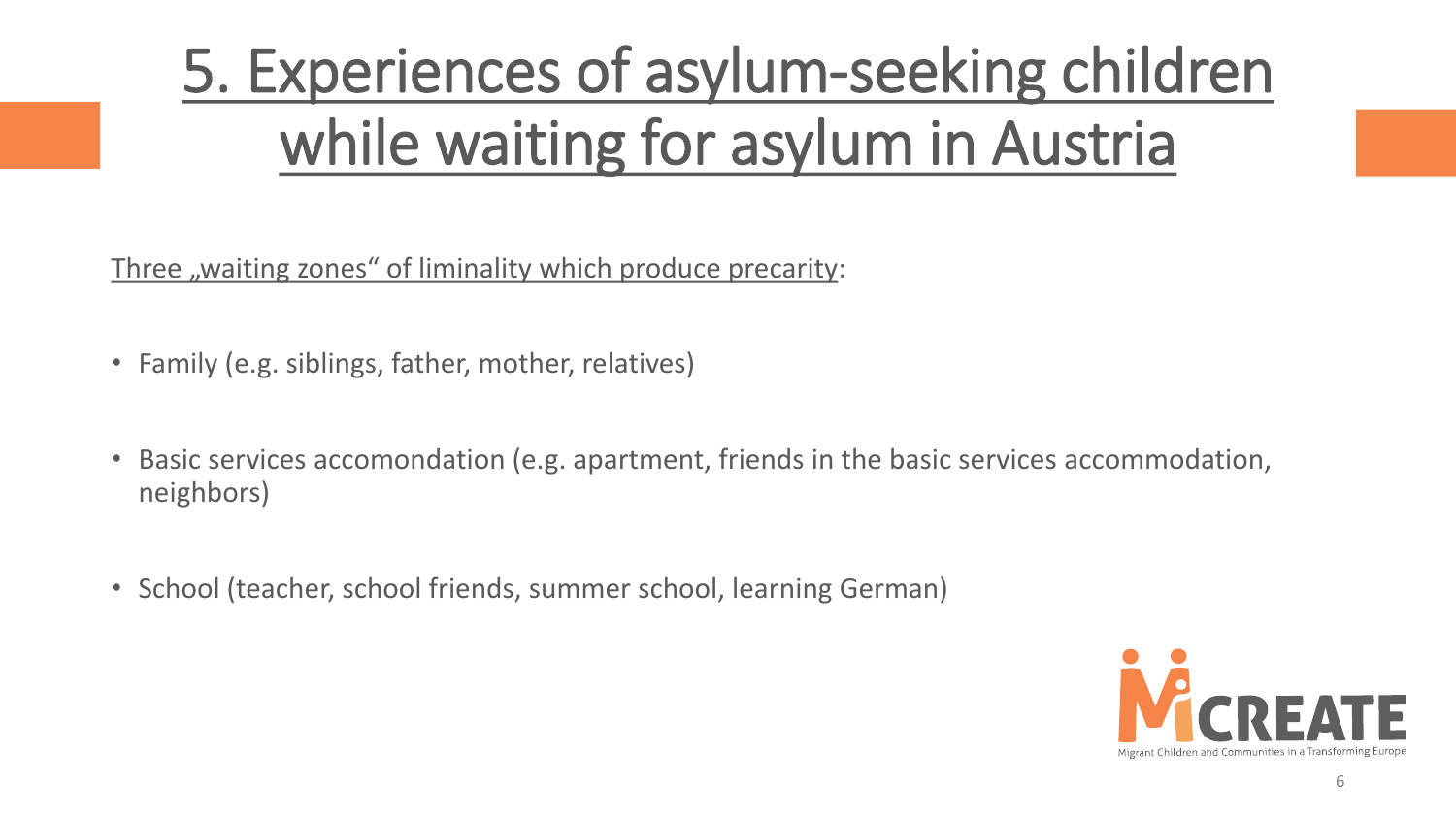## 5.1 Family

- Travelling: travel prevention  $\rightarrow$  Asylum-seekers are not allowed to travel; they are not issued "convention passports" or "foreign passports" (BMI)
- Family reunification: takes a long time, is difficult without asylum status *–>* Netzwerk Kinderrechte Österreich (2019) highlights that the family reunification process should be more benevolent, humane and expeditious in Austria
- Parents have only restricted opportunities for wage labour; language courses or education and training measures are not offered for adult asylum-seekers (ÖIF 2020: 51)
- →**Children experience** *precarity*

**they miss family members outside of Austria**

**when their parents are not well, they do not receive psychological support**

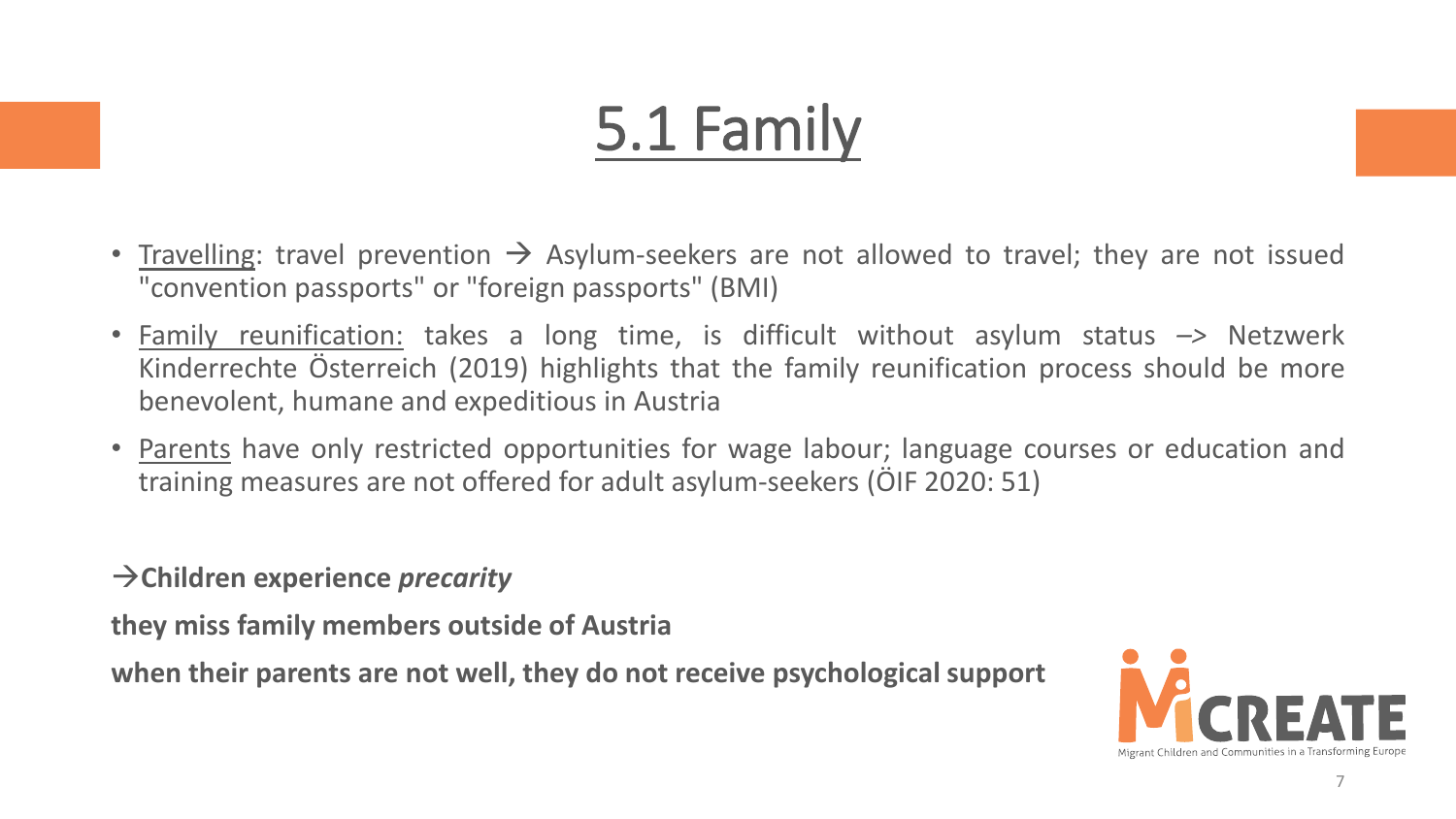#### 5.2 Basic Services Accomondation

- small space, often no privacy ( $\rightarrow$  UNHCR calls for the introduction of uniform nationwide quality standards; UNHCR 2013: 5-6)
- harrassing neighbors (no policies that protect from racism) (Regierungsprogramm 2017-2022)
- marginalization/segregation of asylum-seekers  $\rightarrow$  accommodation can be classified as a marginal "waiting zone" outside society (Agier 2002: 337)
- house rules highlight the disciplinization of asylum-seekers  $\rightarrow$  they find themselves in situations where they have to ask for permission
- lack of social workers and psychologists (no standards for number of social workers and psychologists per asylum-seeker, no specification of qualifications)
- → **Children suffer from the conditions of stay, the absence of autonomy, from discrimination and lacking possibilities to socially participate**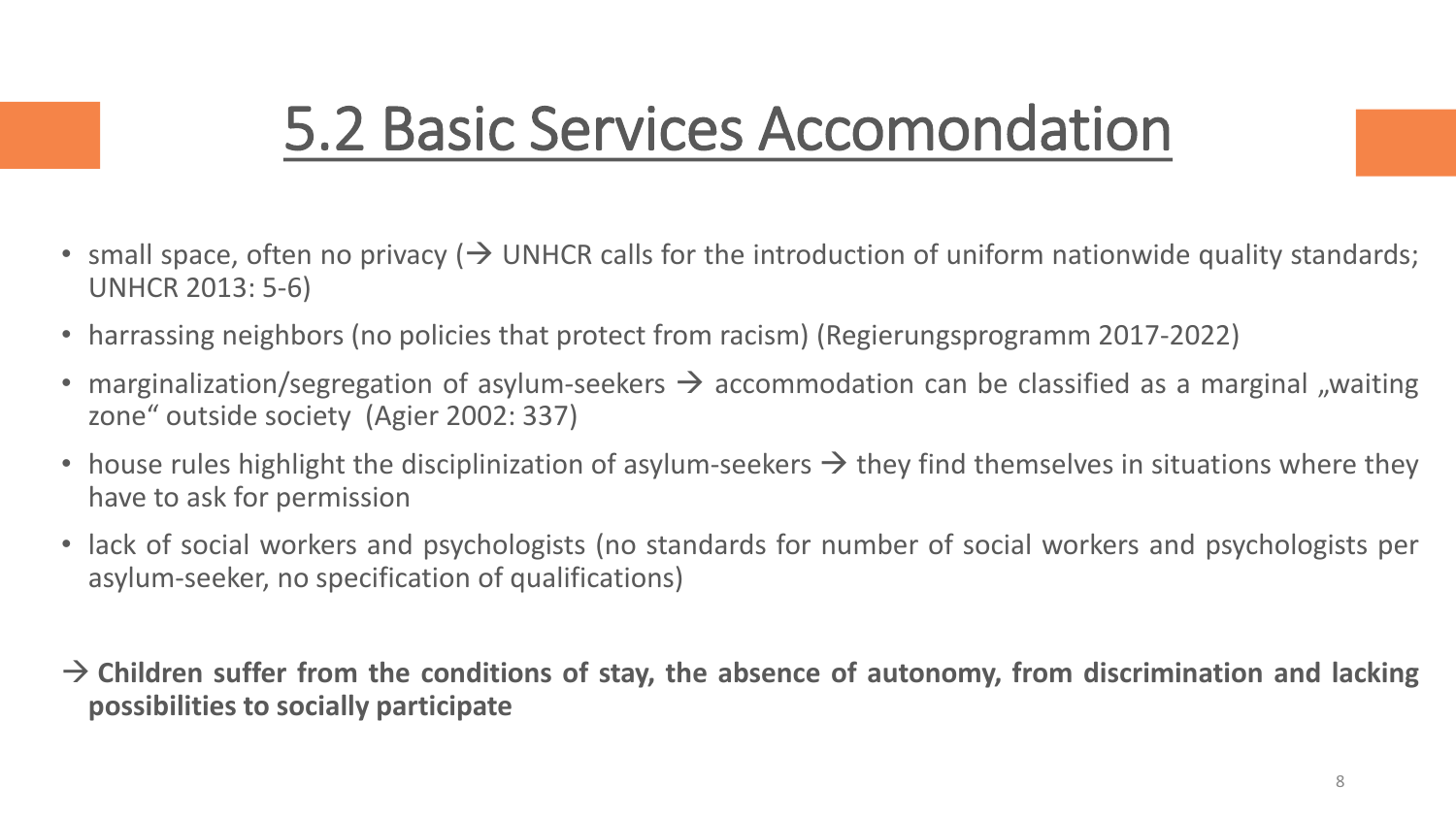### 5.3 School

- problems to follow lessons because of their lack of German => anxiety and insecurity (K2/K3)  $\rightarrow$ precarity is produced by an educational policy characterized by the introduction of disciplinary measures such as separate German language support classes
- children lack a quiet environment to study for school at basic service accomodation
- tutoring, which is necessary for some children, is difficult to finance with the amount of money available for asylum-seekers living in a basic services accommodation (maximum of 200€ per school year for school materials for school children (Grundversorgungsinfo 2020)

→ **Children suffer from inadequate inclusive measures and socio-economic support => experience of precarity**

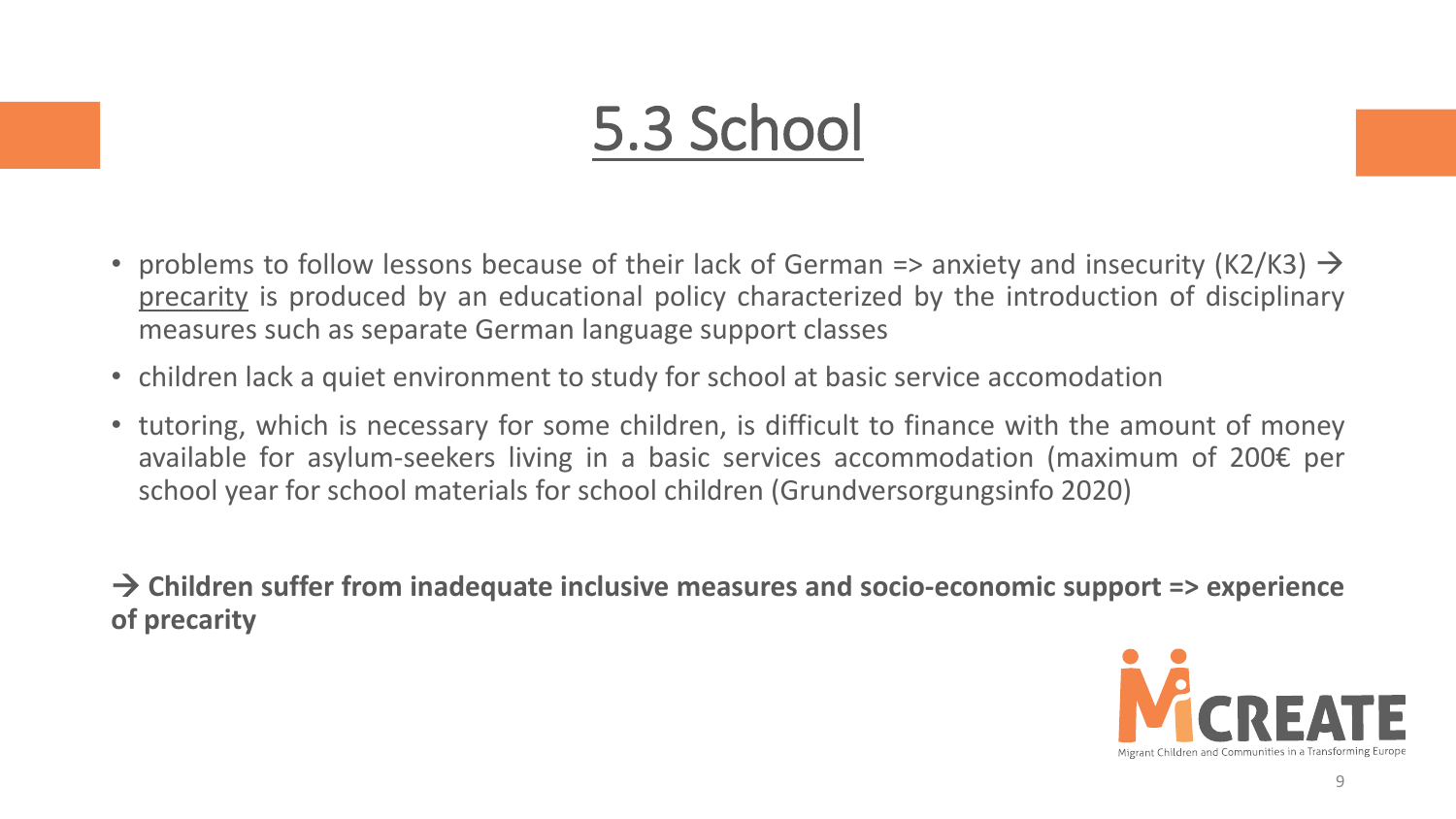### 6. Policy Recommendations and Conclusions

#### **In general**:

\*shorten the waiting time and the liminal phase

\*include children in decisions at basic service accommodation and schools

\*include children's perspectives in policy decisions

#### **Family**

- strengthen possibilties to be in contact/unify with family members
- psychosocial support
- Opportunities of all family members for (social) participation (e.g. easier access to work)

#### **Basic Services Accomondation**

- common standards (e.g. space)
- standards/training for social workers and psychologists

#### **School**

- integration measures that adress well-being
- more (financial) learning support
- take into account the precarious situation in which the children live (especially during the Corona pandemic)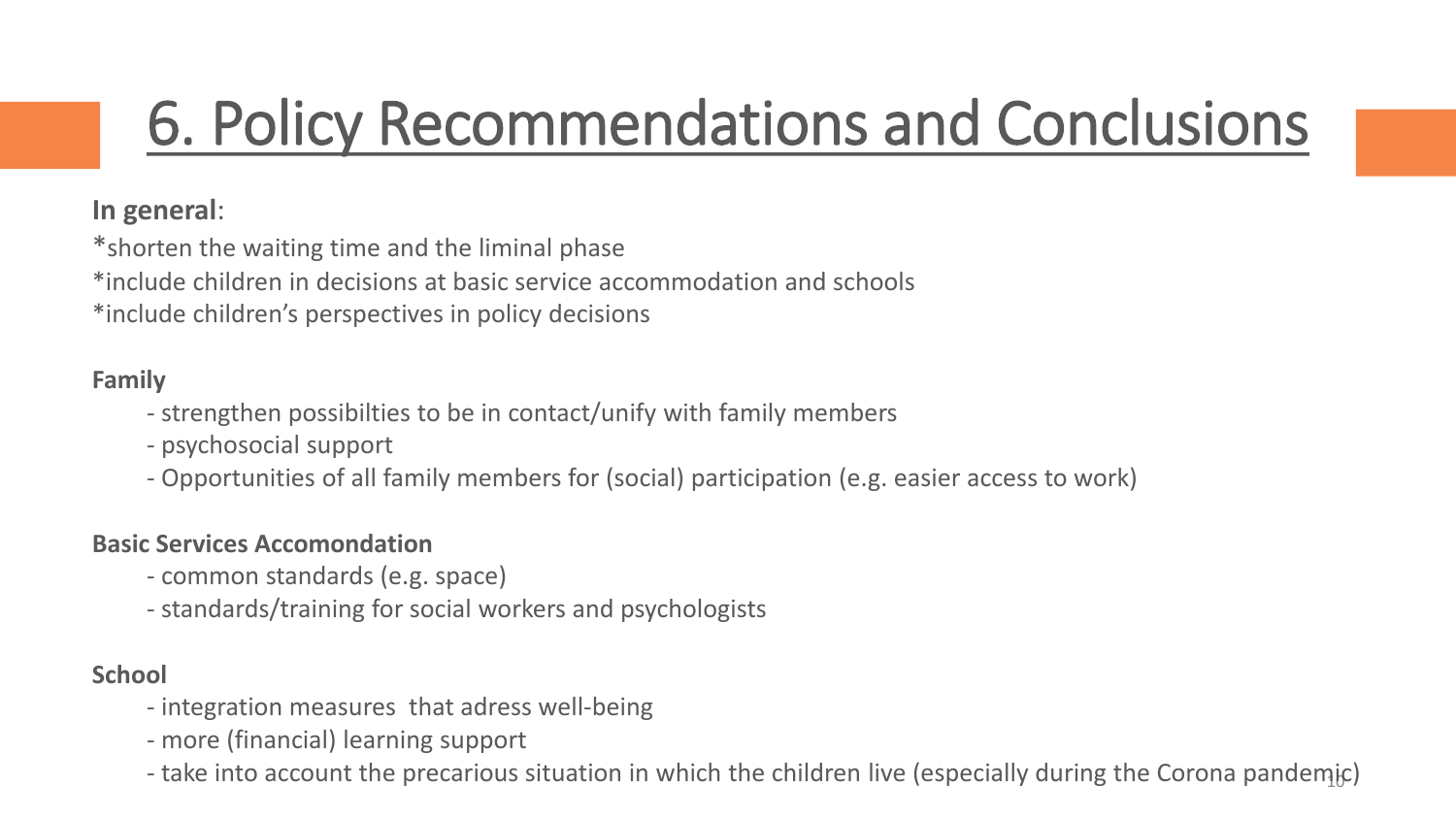### 7. References

Agier M (2002) Between War and City: Towards an Urban Anthropology of Refugee Camps. Ethnography 3 (3), 317–341.

Butler J (2004) Precarious life: the powers of mourning and violence. Verso, London.

Gornik, B (2020): "The Principles of Child-Centred Migrant Integration Policy: Conclusions from the Literature". Annales. Series Historia et Sociologia (30–4):531–42. Grundversorgungsinfo Wien, 2020

Grundversorgungsgesetz 2005

Network for Children's Rights 2019

Turner V (1967) The forest of symbols: Aspects of Ndembu ritual. Cornell University Press, Ithaca NY.

Wiener Grunderversorgungsgesetz